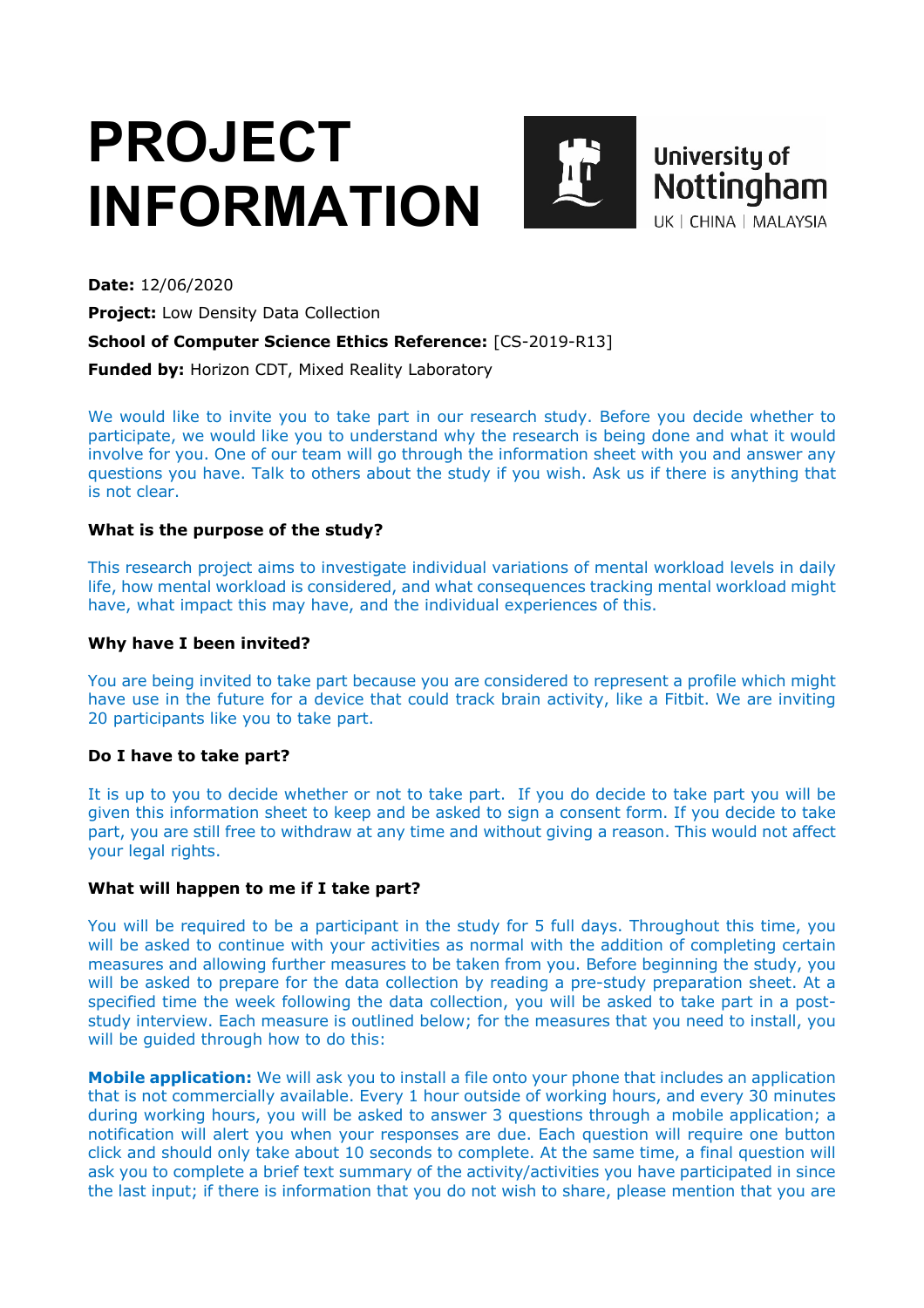withholding information, or provide the nature of the information you do not wish to share. You are encouraged to complete these questions as soon as you are alerted, but the time for the next notification will begin after your last completion. You should activate the app when you wake up each day and deactivate it before going to sleep; compliance scores will only be counted during waking hours, and the practicalities sheet will detail how to activate and deactivate the app.

**Evening Questionnaires:** Each evening you will be asked to complete a further 7 questionnaires. These questionnaires should be completed using Microsoft Word and should take approximately 15 minutes to complete. The questionnaires will regard your stress level, sleep, fatigue, mood, food craving, food intake, and alcohol consumption. You will be asked to complete them at approximately the same time each evening – this should be *after* your evening meal, and preferably close to bedtime. We will also ask you to complete a personality and personal information questionnaire, but this will only need to be completed once. If possible, the sleep questionnaire should be started on Tuesday (at any time convenient for you) and the last entry should be on Saturday, so there is data from Monday-Friday on your sleep; it might be convenient to complete the last sleep entry on Saturday when uninstalling the software.

**Online activity:** We will ask you to install an application called DeskTime onto your computer. This will track your online activity. The application will be able to track which websites and programmes you are using, including the website or document titles, what time you are using them, and how long you are using them for. The application will not be able to track the content of what is on your screen; this information will only be accessible to you. If you wish to stop your online activity from being tracked at any time or remove any data, you will be provided with information about how to do this.

**Phone activity:** We will also ask you to install an application called RescueTime on your personal mobile device. The application will track what applications you are using, and what time and for how long you are using them for. RescueTime will not track what you are doing on the applications (e.g. which websites you are using); it will simply track what applications are open. If you wish to stop this activity being tracked at any time or remove any data, you will be provided with information about how to do this.

**Calendar:** you will be asked to provide your schedule for the 5 days of data collection, in any form. You are not required to provide any sensitive information; if there is information that you do not wish to share you may leave the space blank in your schedule, or provide the nature of the information, e.g. 'sensitive meeting'.

**Post study interview:** The interview may take up to 2 hours and will be taken via video call. In order to analyse the interview, it will be recorded.

## **Expenses and payments**

You will be offered £75 to participate in the study. With satisfactory participation in the study, the amount will be increased to £100. Participation will be considered satisfactory if all evening questionnaires are completed, and there is at least an 80% response rate to the mobile application questions.

## **What are the possible disadvantages and risks of taking part?**

Your safety and confidentiality are of the utmost importance to us, and these will not be compromised through your participation in this study. However, a possible disadvantage of participation may include the disruption of your activity when required to complete the mobile questions; whilst we have tried to make this measure as least intrusive as we can, it will still require input that is separate to your current activity.

#### **What are the possible benefits of taking part?**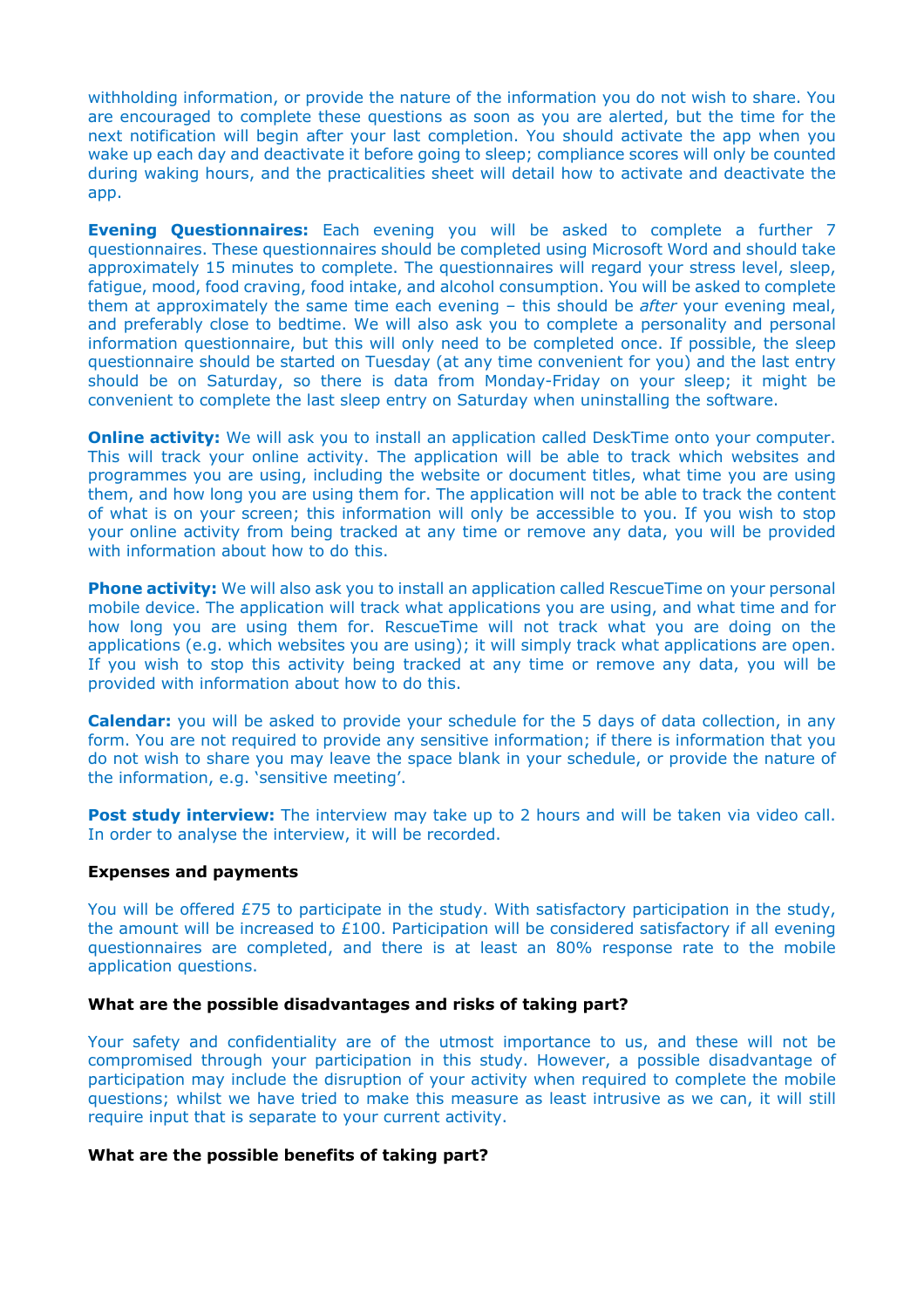We cannot promise the study will help you but the information we get from this study may help progress research into gaining a much deeper understanding of mental workload in an everyday context and identifying which measures can be used to capture mental workload levels in daily life.

## **What happens when the research study stops?**

You will be able to return to your routine without any further requirements from the experimenters. You will always be welcome to contact the research team if you have any further queries after the study has ended. After the end of the study, the research team will spend time analysing the data that you have helped provide in order to answer our research questions. All of this data will be stored securely, remaining available to the research team for up to 10 years before being deleted. Data in which you cannot be identified from, such as digitalised questionnaire responses, may be made available on the University research dataset archive.

## **What if there is a problem?**

If you have a concern about any aspect of this study, you should ask to speak to the researchers who will do their best to answer your questions. The researchers contact details are given at the end of this information sheet. If you remain unhappy and wish to complain formally, you can do this by the University.

### **Will my taking part in the study be kept confidential?**

Your participation in the study will be kept strictly confidential before, during, and after data collection. Your personal data will be protected in line with the General Data Protection Regulation (GDPR) and the Data Protection Act 2018; further information about this is provided on a separate sheet. Please be assured that your data will be anonymised and you will not be identifiable in any data, analyses, or publications, and any data in which you may be identifiable (e.g. audio recordings) will only be accessible to the experimenters. We will follow ethical and legal practice and all information about you will be handled in confidence.

All data collected from you will comply with the GDPR guidelines. This includes DeskTime and RescueTime; the experimenters will delete your accounts for these applications after data analysis which will remove your data from their databases.

Please note that the experimenters have a duty of care and are obligated to act accordingly if any data collected indicates endangerment to the health or life of yourself or others, or indicates a criminal act. If this is the case, protocol will be first for the researcher to discuss the data with a senior member of the research team. For this study, if questionnaire data indicates excessive alcohol consumption, the researcher would discuss the findings with you and provide guidance on where to seek help. If the questionnaire data or online activity data indicates a clinically relevant low mood, the researcher would discuss the data with you and provide guidance on where to seek help, unless this is deemed to be more harmful to you. In this case, the researcher may raise their concern about you directly with a mental health professional. Although the data collected is unlikely to identify criminal activity, if contacted by authorities about the data then we shall cooperate.

#### **What will happen if I don't want to carry on with the study?**

Your participation is voluntary and you are free to withdraw at any time, without giving any reason, and without your legal rights being affected. If you withdraw then the information collected so far may still be used in the project analysis unless specifically requested otherwise. Once data analysis has started and your data has been anonymised, you can no longer withdraw your participation.

#### **What will happen to the results of the research study?**